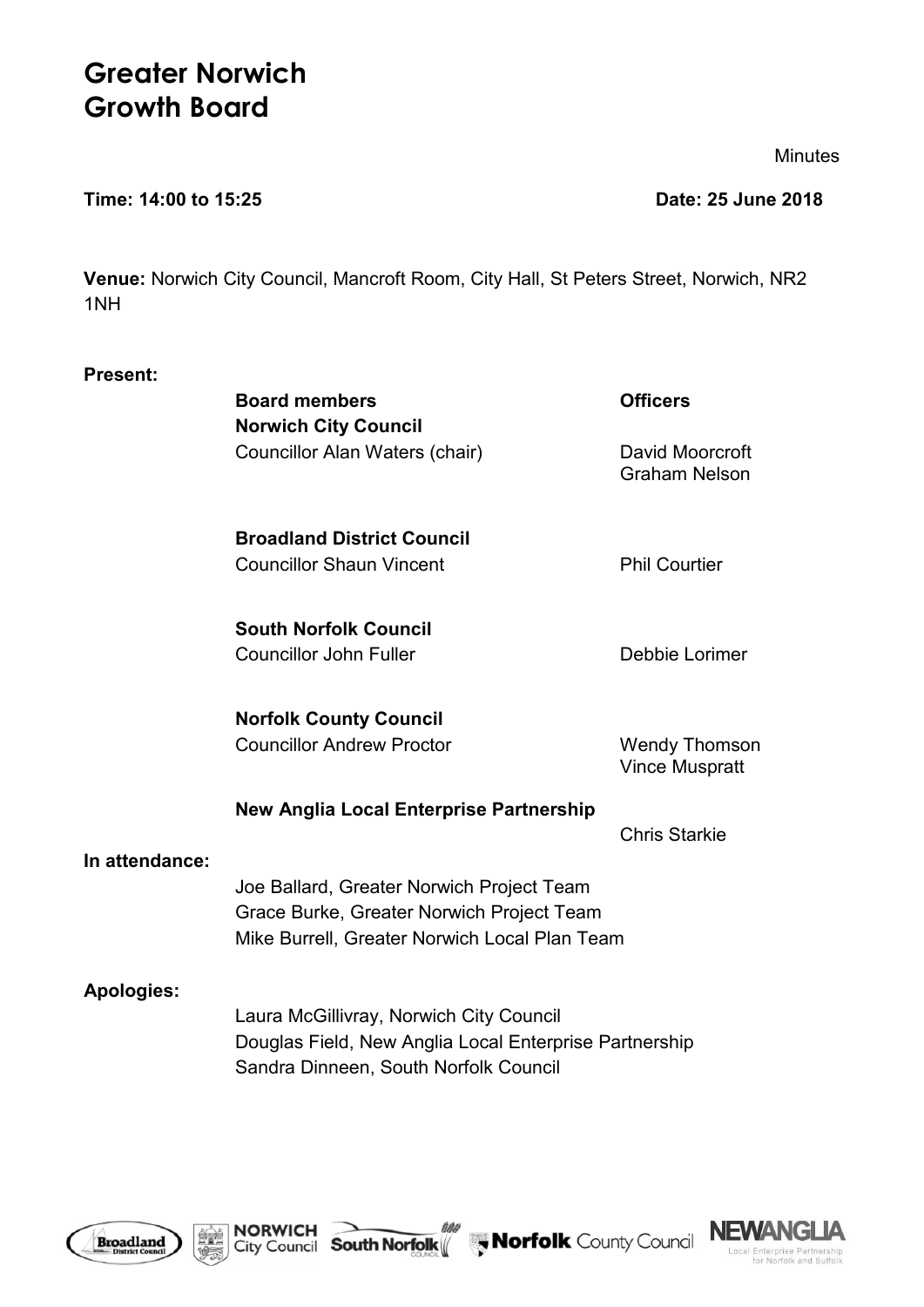#### **1. Declarations of interest**

There were no declarations of interest.

#### **2. Minutes**

**RESOLVED** to approve the accuracy of the minutes of the meeting held on 12 March 2018.

## **3. City Deal Update – Employment and Skills**

Chris Starkie (chief executive officer, New Anglia Local Enterprise Partnership) reported on the main elements of the skills work being undertaken. This included work inspiration which looked at how to enthuse young people about work. He said that regarding employer engagement, 66 companies were currently signed up to the youth pledge. Apprenticeships were a major focus, nationally and regionally there had been a drop in take up but this was now starting to increase. Sector skills plans helped colleges to develop curriculums that were relevant for employers.

In response to a question, Chris Starkie said that the priorities were to link schools to employers and to ensure the delivery of relevant subjects which provided young people opportunities to enter work. The sector skills plans aimed to make college course provision more relevant to business needs. The delivery of digital skills training was also a priority as well as sustainable opportunities being available to all.

**RESOLVED** to note the update.

#### **4. Community Infrastructure Levy Review**

Mike Burrell, Greater Norwich planning policy team manager, presented the report.

Members were concerned that resources were not sufficient to conduct a review and Mike Burrell advised that the Community Infrastructure Levy (CIL) would be used to fund external support to conduct the review.

**RESOLVED** to recommend that the constituent authorities:

- (1) seek legal advice on the potential and process for an interim review of the current operation of CIL once revised CIL Regulations are published; and,
- (2) consider how a full review of CIL to a parallel timetable to the Greater Norwich Local Plan could be undertaken.

#### **5. Greater Norwich Infrastructure Plan**

Phil Courtier (head of planning, Broadland District Council) presented the report which introduced the Greater Norwich Infrastructure Plan 2018.